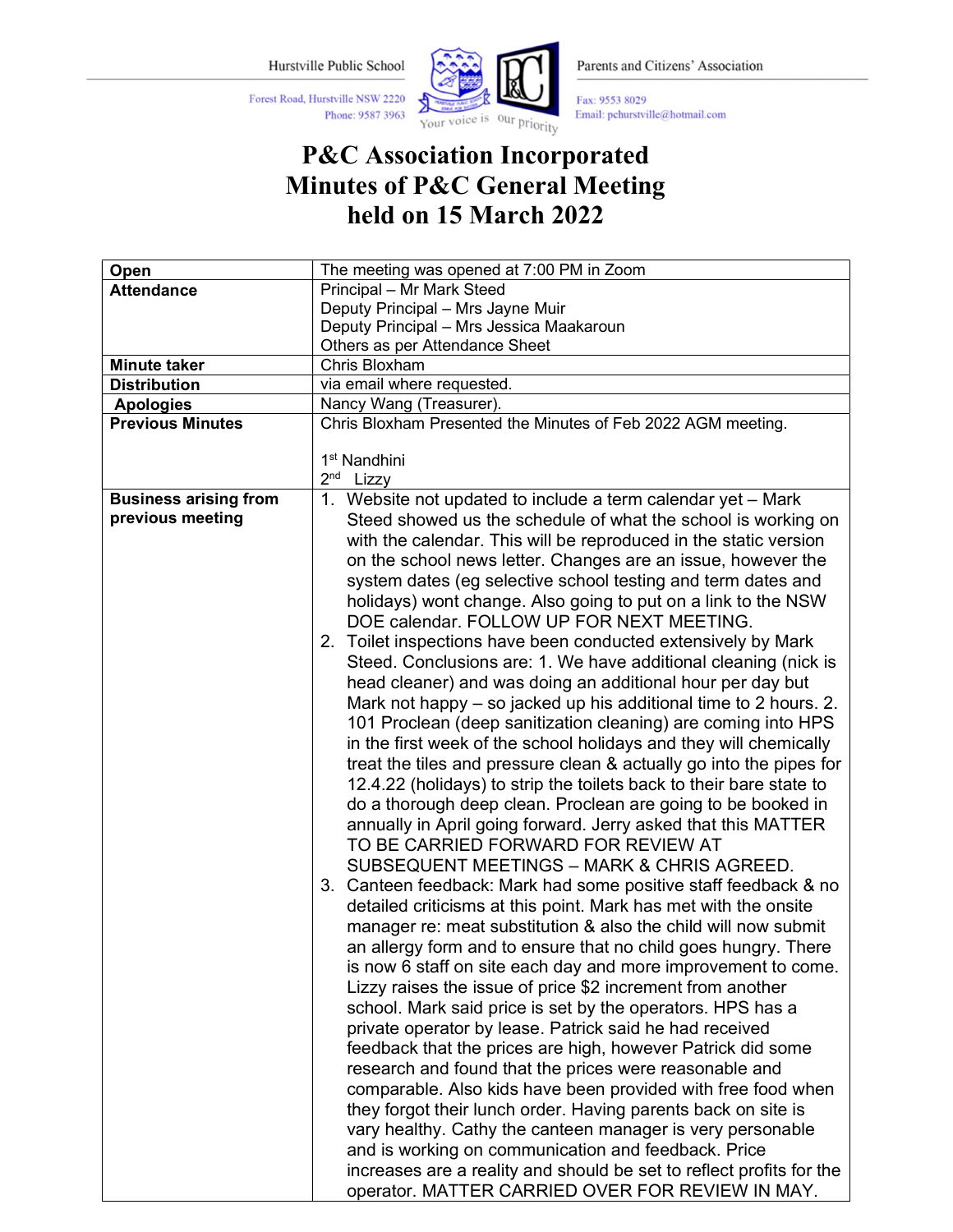Phone: 9587 3963

Forest Road, Hurstville NSW 2220



Parents and Citizens' Association

Fax: 9553 8029 Email: pchurstville@hotmail.com

|                               | $-11V$                                                                                                                                                                                                                                                                                                                                                                                                                                                                                                                                                                                                                                                                                                                                                                                                                                                                                                                                                                                                                                                                              |
|-------------------------------|-------------------------------------------------------------------------------------------------------------------------------------------------------------------------------------------------------------------------------------------------------------------------------------------------------------------------------------------------------------------------------------------------------------------------------------------------------------------------------------------------------------------------------------------------------------------------------------------------------------------------------------------------------------------------------------------------------------------------------------------------------------------------------------------------------------------------------------------------------------------------------------------------------------------------------------------------------------------------------------------------------------------------------------------------------------------------------------|
|                               | 4. CARRY OVER FOR NEXT MEETING - feedback from students to<br>be entered at the May meting - need to have proposed designs in<br>sometime in T2 - MS was on the smartygrants webpage this<br>afternoon and the 22 CBP grants have not been released yet.<br>5. Uniform contract for ongoing consideration - Mark is wanting to start<br>with a uniform and attendance policy - Mark happy to chair the<br>uniform review. This matter will cross over into the next school term -<br>usually takes 6 months to do a review of policy and this one will be<br>complex because we will also be looking at the supplier too. TO BE<br>CARRIED OVER.<br>6. Attendance policy - Jessica Maakaroun - an attendance team has<br>been formed and an attendance policy has been drafted and<br>presented to staff for feedback - next step is the have a focus group.<br>Community volunteers called for and a meeting needs to happen for<br>this term. Hidy Li - mother of Victoria in KM, Mike Van also<br>volunteered. Signage around the school on attendance is one<br>starting point. |
| <b>Principal's Report</b>     | Calendars & toilets - covered above                                                                                                                                                                                                                                                                                                                                                                                                                                                                                                                                                                                                                                                                                                                                                                                                                                                                                                                                                                                                                                                 |
|                               | Meet the teachers - great feedback<br>Meet the specialists $-$ great feedback (about 40 parents) = well received<br>DGR's - Mark to start trying to reel in local businesses to get on board<br>CBP - variation submitted and approved<br>Dental driveway - Mark to get some quotes from some contractors.<br>English classes - 40 parents have signed up = great result - Rupinder<br>singh is driving this car.<br>Katina from HOOSH - they have the vacation care program out on<br>11.4.22 for 2 weeks and the oosh is also running the pupil free day care.<br>Still plenty of places in before and after school care - program was<br>flashed on screen, service NSW vouchers are accepted by the HOOSH.                                                                                                                                                                                                                                                                                                                                                                      |
|                               |                                                                                                                                                                                                                                                                                                                                                                                                                                                                                                                                                                                                                                                                                                                                                                                                                                                                                                                                                                                                                                                                                     |
| <b>President Report</b>       | Nandhini moving on $-$ casual vacancy on the board $-$ Chris to<br>1.<br>do a review of the constitution rules on declaring casual vacancy before<br>the may meeting. CARRY OVER.<br>Building and Libray fund setup - Chris to meet with Mark<br>2.<br>Steed over holidays to understand the receipting process for the DGR's.                                                                                                                                                                                                                                                                                                                                                                                                                                                                                                                                                                                                                                                                                                                                                      |
| <b>Treasurer's Report</b>     | Audited financial statements to be shared at next meeting - Nancy Wang<br>to present. CARRIED OVER.                                                                                                                                                                                                                                                                                                                                                                                                                                                                                                                                                                                                                                                                                                                                                                                                                                                                                                                                                                                 |
| <b>Vice Presidents report</b> | Easter Celebration: Patrick displayed sample of the raffle link website.<br>Looks great. Pricing to be decided by the committee in the chat group -<br>go live scheduled for Monday 21.3.22. Last day of term 1 when the<br>easter hat parade is on Friday 8.4.22 which gives plenty of time. Jessica<br>M to get the prizes flyer sent out. Selling over (say) \$100 of tickets<br>entitles the responsible kid to some kind of voucher + some voucher<br>prize for whoever sells the most.<br>Motion to buy prizes & stage 1 chocolates & Woolworths vouchers for<br>easter up to the value of \$3K:<br>1 <sup>st</sup> Chris Bloxham<br>2 <sup>nd</sup> Mike Van<br>115 kindi kids + 130 yr 1 kids chocolate spend approved.                                                                                                                                                                                                                                                                                                                                                     |
|                               |                                                                                                                                                                                                                                                                                                                                                                                                                                                                                                                                                                                                                                                                                                                                                                                                                                                                                                                                                                                                                                                                                     |
| <b>General Business</b>       | Mothers day - query raised by Patrick - will we be doing this this year?<br>- Committee to take this on notice and discuss in the chat group.                                                                                                                                                                                                                                                                                                                                                                                                                                                                                                                                                                                                                                                                                                                                                                                                                                                                                                                                       |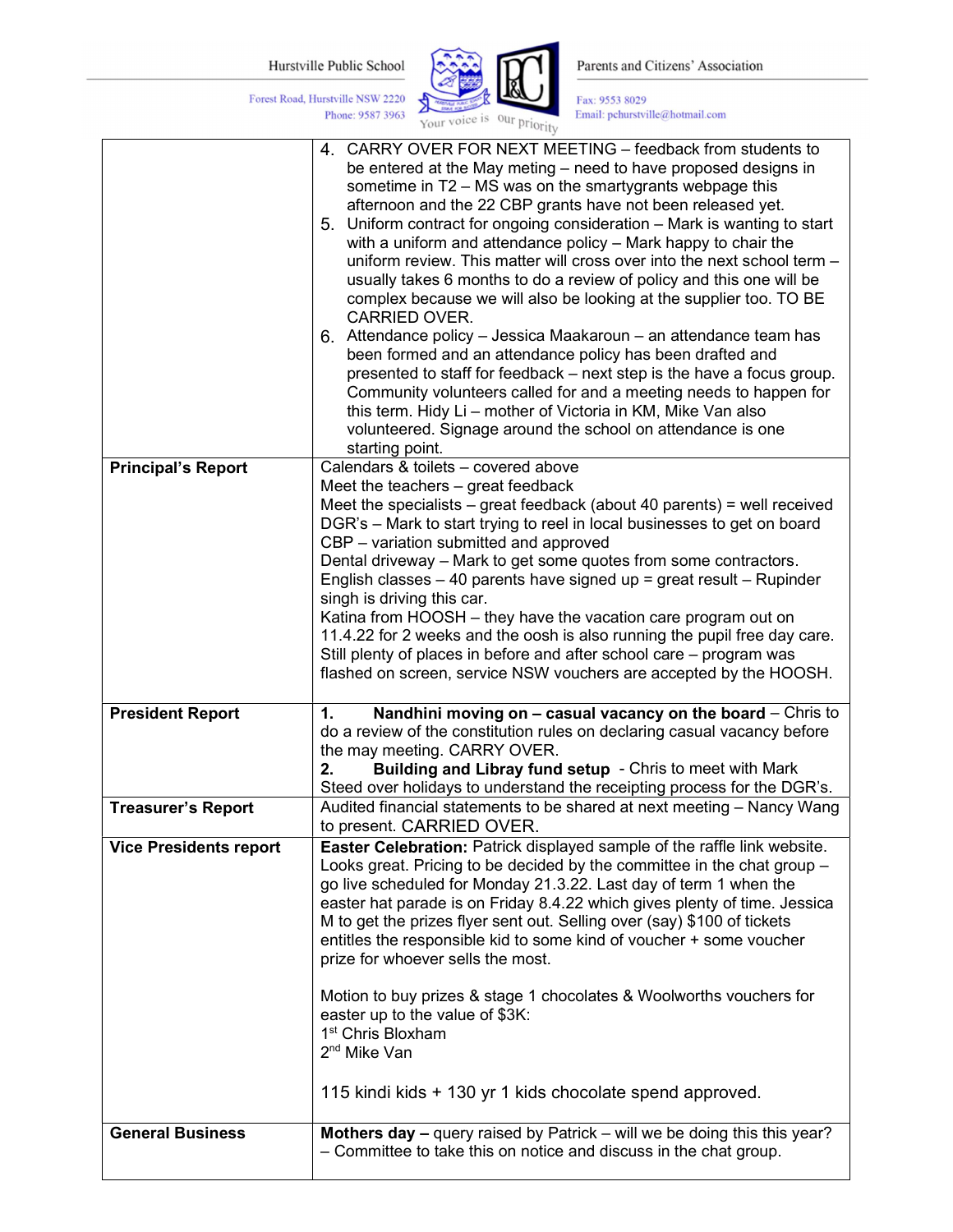Phone: 9587 3963

Forest Road, Hurstville NSW 2220



Parents and Citizens' Association

Fax: 9553 8029 Email: pchurstville@hotmail.com

|                        | Motion to approve expenditure for mothers day stalls up to the value of<br>\$5.5k:<br>1 <sup>st</sup> Mike Van<br>2 <sup>nd</sup> Chuyon (Lizzy) |  |
|------------------------|--------------------------------------------------------------------------------------------------------------------------------------------------|--|
| <b>Meeting close</b>   | 8:40pm                                                                                                                                           |  |
| Next meeting date 2021 | Tuesday 3.5.22 @ 7pm Chris Bloxham to host a Zoom conference:                                                                                    |  |
|                        | Join Zoom Meeting<br>https://us02web.zoom.us/j/83078290567?pwd=T0syWVc4czNieHdqZzl3djVDaFVwdz09<br>Meeting ID: 830 7829 0567<br>Passcode: 053299 |  |
|                        | 2022 P&C President - Chris Bloxham Date: 15.3.22                                                                                                 |  |